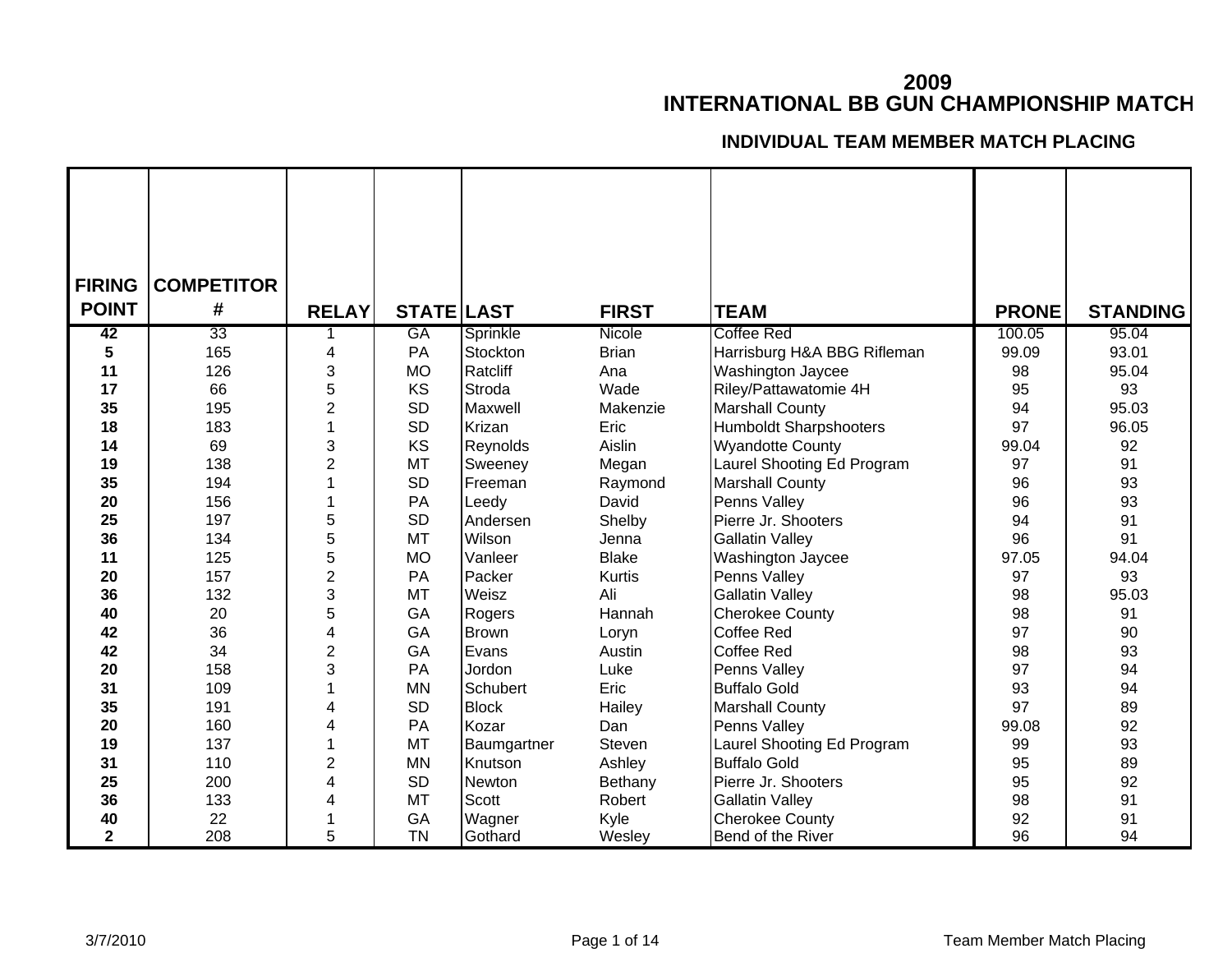| 33                      | 58  | $\overline{2}$          | <b>GA</b> | Peters          | Hannah         | Walton County 4H              | 96 | 89    |
|-------------------------|-----|-------------------------|-----------|-----------------|----------------|-------------------------------|----|-------|
| 4                       | 147 | 5                       | MT        | Hubbard         | Alexa          | <b>Glendive Lead Devils</b>   | 94 | 91    |
| 35                      | 193 | 3                       | <b>SD</b> | Flanery         | David          | <b>Marshall County</b>        | 93 | 90    |
| 36                      | 131 | $\overline{2}$          | <b>MT</b> | Nelson          | <b>Ticer</b>   | <b>Gallatin Valley</b>        | 96 | 92    |
| 34                      | 51  | 1                       | GA        | Kellum          | Jeremy         | <b>Paulding County</b>        | 96 | 96.03 |
| $\mathbf 2$             | 207 |                         | <b>TN</b> | Mackie          | Hannah         | Bend of the River             | 92 | 90    |
| 14                      | 71  |                         | KS        | Rodgers         | Derek          | <b>Wyandotte County</b>       | 96 | 90    |
| 25                      | 201 | 1                       | <b>SD</b> | Nielsen         | <b>Bristol</b> | Pierre Jr. Shooters           | 92 | 89    |
| 6                       | 28  | 4                       | GA        | <b>Brewer</b>   | Nathan         | Backwoods Bunch               | 98 | 90    |
| 30                      | 232 | 3                       | <b>TX</b> | Jennings        | Kenzie         | Gillespie County 4H           | 96 | 87    |
| 6                       | 29  | 1                       | GA        | Swain           | Garrett        | Backwoods Bunch               | 96 | 92    |
| 35                      | 192 | 5                       | SD        | Effling         | Austin         | <b>Marshall County</b>        | 96 | 91    |
| 31                      | 111 | 3                       | <b>MN</b> | Strenge         | Taylor         | <b>Buffalo Gold</b>           | 96 | 85    |
| 31                      | 112 | 4                       | MN        | Ebnet           | <b>Brady</b>   | <b>Buffalo Gold</b>           | 97 | 90    |
| 13                      | 280 | 5                       | <b>OR</b> | Rogerson        | Cole           | Oregon Timber Beasts          | 95 | 85    |
| 23                      | 151 | 5                       | <b>NE</b> | Hermsmeir       | <b>Bryce</b>   | Homestead 4H                  | 96 | 93    |
| 20                      | 159 | 5                       | PA        | Jones           | Dylan          | Penns Valley                  | 93 | 88    |
| 42                      | 37  | 5                       | GA        | Leggett         | Daniell        | Coffee Red                    | 92 | 90    |
| 4                       | 144 |                         | <b>MT</b> | Quinnell        | Courtney       | <b>Glendive Lead Devils</b>   | 96 | 86    |
| 22                      | 270 | 4                       | <b>NE</b> | Snyder          | Madie          | Dead Eye Shooters             | 96 | 86    |
| 23                      | 150 | 3                       | <b>NE</b> | <b>Buhr</b>     | Andy           | Homestead 4H                  | 98 | 86    |
| 6                       | 26  | 5                       | GA        | Clary           | Seth           | <b>Backwoods Bunch</b>        | 91 | 90    |
| 14                      | 70  | 4                       | KS        | Reynolds        | Hannah         | <b>Wyandotte County</b>       | 90 | 91    |
| 31                      | 113 | 5                       | MN        | <b>Triplett</b> | Jackson        | <b>Buffalo Gold</b>           | 94 | 88    |
| 18                      | 184 | $\overline{2}$          | <b>SD</b> | Coldman         | Corwin         | <b>Humboldt Sharpshooters</b> | 93 | 95.04 |
| 6                       | 27  | $\overline{2}$          | GA        | Counts          | Dustin         | <b>Backwoods Bunch</b>        | 96 | 90    |
| 13                      | 274 | 1                       | <b>OR</b> | Obrist          | Chantel        | <b>Oregon Timber Beasts</b>   | 97 | 89    |
| 34                      | 50  | 4                       | GA        | Cole            | Austin         | <b>Paulding County</b>        | 94 | 90    |
| 19                      | 139 | 3                       | <b>MT</b> | Connolly        | Dustin         | Laurel Shooting Ed Program    | 95 | 87    |
| $\mathbf{2}$            | 206 | $\overline{2}$          | <b>TN</b> | Davis           | James          | Bend of the River             | 98 | 82    |
| 33                      | 57  | 3                       | GA        | Peters          | Carleigh       | Walton County 4H              | 96 | 93    |
| 18                      | 185 | 3                       | SD        | Sleeman         | Casey          | <b>Humboldt Sharpshooters</b> | 97 | 84    |
| 13                      | 278 | 4                       | <b>OR</b> | <b>Baker</b>    | Kasey          | <b>Oregon Timber Beasts</b>   | 95 | 90    |
| $\overline{\mathbf{2}}$ | 204 | 4                       | <b>TN</b> | Hof             | Jared          | Bend of the River             | 91 | 87    |
| 30                      | 229 | 2                       | <b>TX</b> | James           | Kaytlen        | Gillespie County 4H           | 96 | 88    |
| 11                      | 127 | 4                       | <b>MO</b> | Krafft          | Jordan         | Washington Jaycee             | 98 | 82    |
| 25                      | 202 | $\overline{2}$          | <b>SD</b> | <b>Stulken</b>  | Megan          | Pierre Jr. Shooters           | 92 | 86    |
| 28                      | 14  | 3                       | <b>AR</b> | Hannah          | Sammie         | Washington County 4H          | 98 | 88    |
| 36                      | 130 | 1                       | MT        | Mobley          | <b>Bryson</b>  | <b>Gallatin Valley</b>        | 96 | 80    |
| 40                      | 23  | $\overline{\mathbf{c}}$ | GA        | Pierce          | Dillan         | <b>Cherokee County</b>        | 93 | 88    |
| 21                      | 41  | $\overline{\mathbf{c}}$ | GA        | Coleman         | Emily          | <b>Tift County 4H</b>         | 94 | 85    |
| 21                      | 43  | 4                       | GA        | James           | Ashley         | <b>Tift County 4H</b>         | 96 | 91    |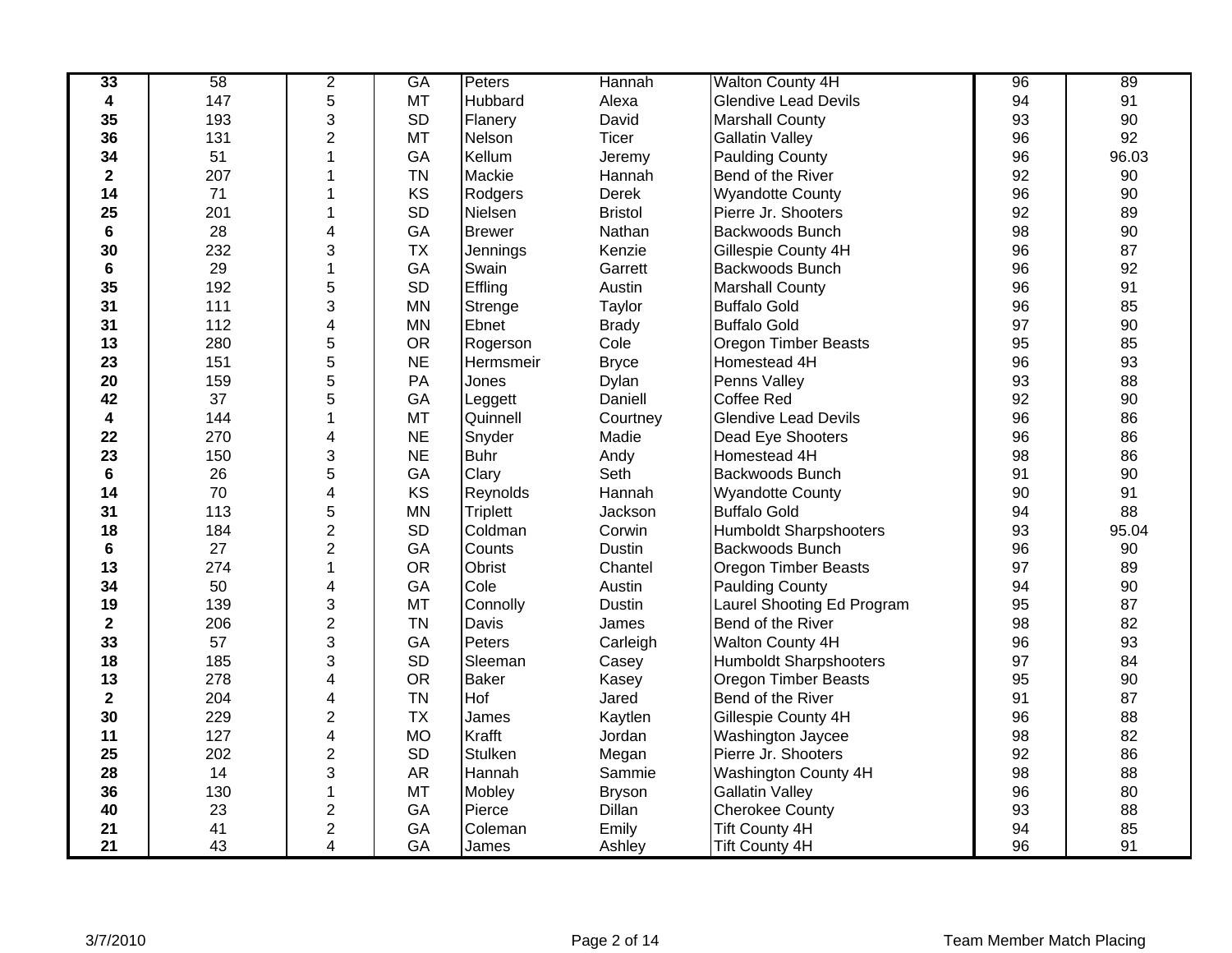| 33           | 59  | 1                       | <b>GA</b> | Polson          | Jessica       | <b>Walton County 4H</b>       | 89 | 89    |
|--------------|-----|-------------------------|-----------|-----------------|---------------|-------------------------------|----|-------|
| 30           | 233 | 4                       | <b>TX</b> | Sauer           | Cullen        | Gillespie County 4H           | 94 | 87    |
| 29           | 248 | 1                       | VA        | McCann          | Michael       | Nottoway Regional             | 94 | 95.03 |
| 8            | 170 |                         | SC        | Cummings        | lan           | <b>Anderson Aces</b>          | 88 | 87    |
| 23           | 153 | $\overline{2}$          | <b>NE</b> | Parthemer       | Tyler         | Homestead 4H                  | 94 | 85    |
| 27           | 92  | 5                       | KS        | Zeller          | Cooper        | Jackson/Nemaha Bullmasters    | 92 | 92    |
| 19           | 140 | 4                       | <b>MT</b> | Baumgartner     | Katrina       | Laurel Shooting Ed Program    | 94 | 82    |
| $\mathbf{2}$ | 205 | 3                       | <b>TN</b> | Mackie          | Caleb         | Bend of the River             | 93 | 83    |
| 32           | 243 | 1                       | VA        | Pearce          | Alex          | Appoxmattox 4H                | 88 | 85    |
| 29           | 249 | $\overline{c}$          | VA        | Coleman         | Royce         | Nottoway Regional             | 94 | 89    |
| 17           | 62  | $\overline{1}$          | KS        | <b>Dietrich</b> | Jacob         | Riley/Pattawatomie 4H         | 94 | 85    |
| 4            | 143 | $\overline{c}$          | <b>MT</b> | Hubbard         | Samantha      | <b>Glendive Lead Devils</b>   | 96 | 89    |
| 10           | 87  | $\overline{2}$          | KS        | Pearson         | Jessica       | Jefferson County 4H           | 91 | 88    |
| 6            | 30  | 3                       | GA        | Walker          | Austin        | Backwoods Bunch               | 92 | 85    |
| 19           | 141 | 5                       | MT        | Fletcher        | Emmalee       | Laurel Shooting Ed Program    | 97 | 86    |
| 14           | 73  | $\overline{\mathbf{c}}$ | KS        | Gardner         | Scott         | <b>Wyandotte County</b>       | 95 | 82    |
| 24           | 241 | 5                       | <b>TX</b> | Jones           | Cliff         | <b>Blanco County 4H</b>       | 91 | 85    |
| 21           | 42  | 3                       | GA        | Hill            | Alex          | <b>Tift County 4H</b>         | 96 | 81    |
| 32           | 242 | 4                       | VA        | Huband          | Colin         | Appoxmattox 4H                | 95 | 83    |
| 18           | 186 | 4                       | <b>SD</b> | Stoner          | Kilee         | <b>Humboldt Sharpshooters</b> | 95 | 88    |
| 25           | 199 | 3                       | <b>SD</b> | <b>Beck</b>     | Deryn         | Pierre Jr. Shooters           | 95 | 93    |
| 30           | 231 | 5                       | <b>TX</b> | <b>Behrends</b> | Hunter        | Gillespie County 4H           | 93 | 90    |
| 30           | 228 | 1                       | <b>TX</b> | Lochte          | Gretchen      | Gillespie County 4H           | 96 | 88    |
| 22           | 267 | 5                       | <b>NE</b> | Long            | <b>Bailey</b> | Dead Eye Shooters             | 93 | 89    |
| 21           | 44  | 5                       | GA        | McDonald        | <b>Miles</b>  | <b>Tift County 4H</b>         | 89 | 91    |
| 34           | 49  | 5                       | GA        | Smith           | Morgan        | <b>Paulding County</b>        | 94 | 84    |
| 13           | 275 | 3                       | <b>OR</b> | <b>Moss</b>     | Maddie        | <b>Oregon Timber Beasts</b>   | 89 | 81    |
| 5            | 163 | $\overline{\mathbf{c}}$ | PA        | Ordille         | Kyle          | Harrisburg H&A BBG Rifleman   | 95 | 82    |
| 33           | 60  | 4                       | GA        | Dittman         | Claire        | Walton County 4H              | 93 | 93    |
| 27           | 91  | 3                       | KS        | Hastings        | Matthew       | Jackson/Nemaha Bullmasters    | 96 | 78    |
| 17           | 63  | $\overline{2}$          | KS        | Hawkinson       | Naomi         | Riley/Pattawatomie 4H         | 96 | 81    |
| 41           | 177 | 4                       | SC        | Pruitt          | Andrew        | Carolina Sharpshooters        | 94 | 88    |
| 24           | 239 | 4                       | <b>TX</b> | Sultemeier      | Ryan          | <b>Blanco County 4H</b>       | 90 | 77    |
| 5            | 166 | 5                       | PA        | Lybarger        | Tyler         | Harrisburg H&A BBG Rifleman   | 90 | 90    |
| 32           | 245 | $\overline{c}$          | VA        | Shumate         | Daniel        | Appoxmattox 4H                | 91 | 85    |
| 40           | 19  | 3                       | GA        | Bragg           | Casadie       | <b>Cherokee County</b>        | 95 | 91    |
| 24           | 235 | 1                       | <b>TX</b> | Dowdy           | Chelsea       | <b>Blanco County 4H</b>       | 92 | 86    |
| 32           | 244 | 5                       | VA        | <b>Baldwin</b>  | Mallory       | Appoxmattox 4H                | 91 | 87    |
| 37           | 211 | 4                       | <b>TN</b> | <b>Brown</b>    | Ben           | <b>Livingston JC Pioneers</b> | 93 | 89    |
| 5            | 164 | 1                       | PA        | Werner          | Collin        | Harrisburg H&A BBG Rifleman   | 88 | 90    |
| 26           | 253 | 3                       | VA        | Cash            | Travis        | Amherst 4H                    | 89 | 85    |
| 4            | 145 | 3                       | <b>MT</b> | Gibbs           | Aspen         | <b>Glendive Lead Devils</b>   | 95 | 87    |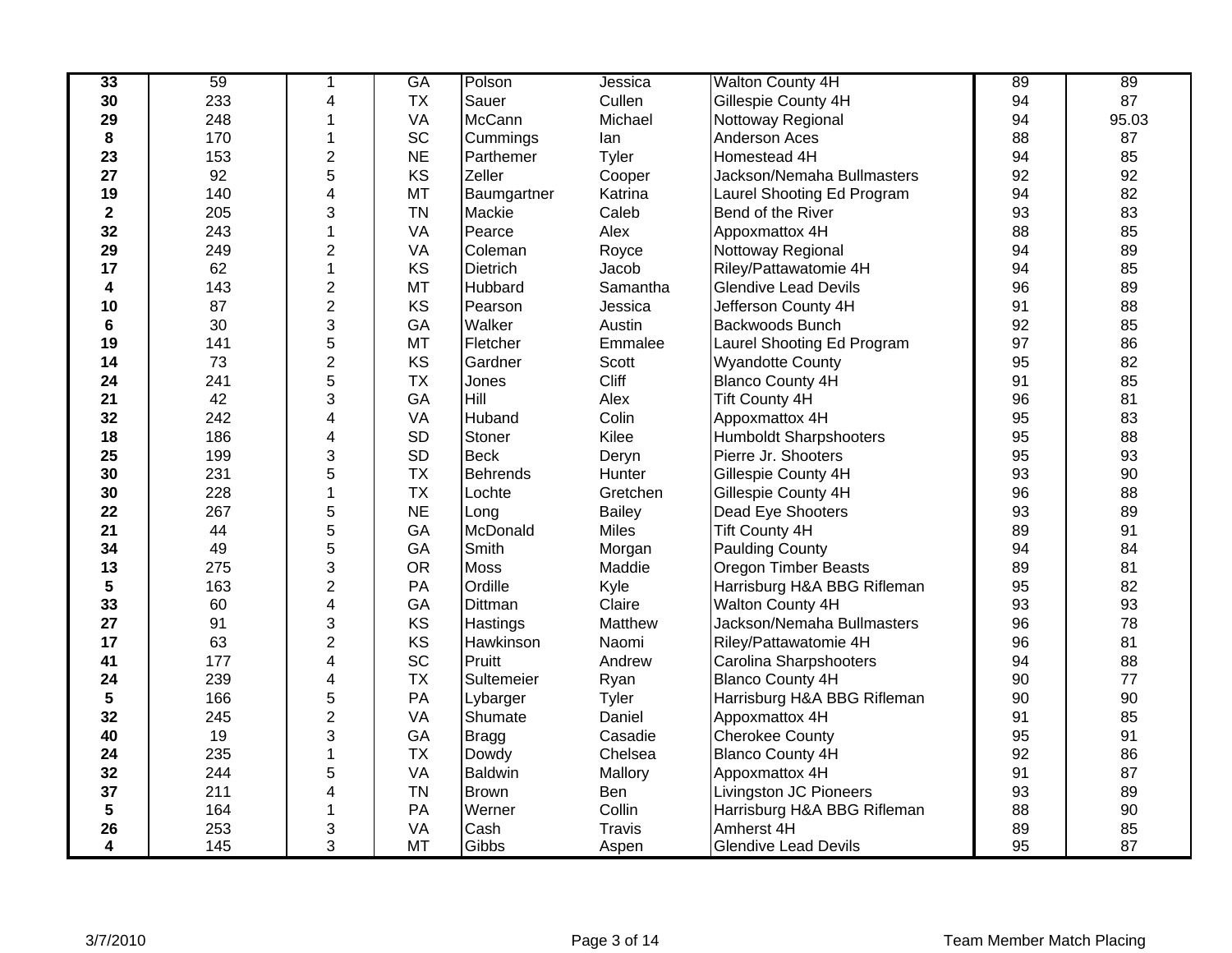| $\overline{13}$  | 276            | $\overline{2}$          | OR        | <b>Nihart</b>   | <b>Brandi</b>  | <b>Oregon Timber Beasts</b>      | 93 | 79 |
|------------------|----------------|-------------------------|-----------|-----------------|----------------|----------------------------------|----|----|
| $\overline{7}$   | 6              |                         | <b>AL</b> | Richardson      | Alicia         | Shelby Co. Shooting Sports Assc. | 92 | 89 |
| 28               | 12             | 1                       | AR        | Richardson      | Jake           | Washington County 4H             | 94 | 91 |
| 17               | 65             | 4                       | KS        | <b>Becker</b>   | Austin         | Riley/Pattawatomie 4H            | 92 | 88 |
| 24               | 236            | $\overline{2}$          | <b>TX</b> | Lassberg        | Layne          | <b>Blanco County 4H</b>          | 95 | 87 |
| 33               | 55             | 5                       | GA        | Parsons         | David          | Walton County 4H                 | 87 | 87 |
| 10               | 88             | 5                       | <b>KS</b> | Swearngin       | Gavin          | Jefferson County 4H              | 97 | 76 |
| 26               | 256            |                         | VA        | Gray            | Matthew        | Amherst 4H                       | 92 | 79 |
| 26               | 259            | 4                       | VA        | <b>Haskins</b>  | Chase          | Amherst 4H                       | 89 | 82 |
| 12               | 97             | 3                       | LA        | Smith           | Kristen        | Calcasieu 4H                     | 91 | 83 |
| 10               | 85             | 4                       | KS        | <b>Badgett</b>  | Max            | Jefferson County 4H              | 91 | 87 |
| 23               | 152            | 1                       | <b>NE</b> | <b>Buhr</b>     | Tyler          | Homestead 4H                     | 89 | 82 |
| 17               | 64             | 3                       | KS        | Tully           | Ryan           | Riley/Pattawatomie 4H            | 93 | 86 |
| 42               | 35             | 3                       | GA        | Walden          | Thomas         | <b>Coffee Red</b>                | 91 | 75 |
| 24               | 238            | 3                       | <b>TX</b> | Barrow          | Colton         | <b>Blanco County 4H</b>          | 91 | 82 |
| 29               | 250            | 3                       | VA        | Leslie          | Hunter         | Nottoway Regional                | 94 | 79 |
| 34               | 48             | $\overline{c}$          | GA        | <b>Alvis</b>    | Cameron        | <b>Paulding County</b>           | 91 | 86 |
| 3                | 263            | $\mathbf 1$             | WI        | Doudna          | Marcus         | <b>Richland Area Jaycees</b>     | 95 | 85 |
| $\overline{7}$   | 8              | 3                       | <b>AL</b> | Watson          | Grant          | Shelby Co. Shooting Sports Assc. | 94 | 86 |
| 11               | 123            | $\overline{2}$          | <b>MO</b> | Westhoff        | Joey           | Washington Jaycee                | 91 | 82 |
| 18               | 187            | 5                       | <b>SD</b> | Boltjes-Johnson | Josie          | <b>Humboldt Sharpshooters</b>    | 95 | 86 |
| 5                | 167            | 3                       | PA        | Case            | Jacob          | Harrisburg H&A BBG Rifleman      | 96 | 80 |
| 23               | 154            | 4                       | <b>NE</b> | Parthemer       | Ryan           | Homestead 4H                     | 95 | 86 |
| 14               | 72             | 5                       | KS        | Rodgers         | Heidi          | <b>Wyandotte County</b>          | 93 | 85 |
| 28               | 13             | $\overline{2}$          | AR        | Seideman        | Keira          | Washington County 4H             | 94 | 81 |
| 4                | 148            | 4                       | MT        | McPherson       | Chuck          | <b>Glendive Lead Devils</b>      | 98 | 74 |
| 34               | 52             | 3                       | GA        | Pruet           | Austin         | <b>Paulding County</b>           | 92 | 82 |
| 40               | 21             | 4                       | GA        | Rogers          | Amanda         | <b>Cherokee County</b>           | 88 | 91 |
| 43               | $\overline{2}$ | $\overline{\mathbf{c}}$ | <b>TN</b> | <b>Dupuis</b>   | Andrew         | Montgomery Bell Academy          | 92 | 83 |
| 22               | 268            | 1                       | <b>NE</b> | Long            | Wyatt          | Dead Eye Shooters                | 93 | 83 |
| 16               | 104            | 5                       | LA        | Ronquille       | Shawntell      | Jefferson Parish                 | 94 | 85 |
| 22               | 269            | $\overline{c}$          | <b>NE</b> | Snyder          | Colton         | Dead Eye Shooters                | 83 | 88 |
| 43               | $\mathbf{1}$   | 1                       | <b>TN</b> | Carpenter       | <b>Brandon</b> | Montgomery Bell Academy          | 97 | 79 |
| 8                | 172            | 5                       | SC        | <b>Burdette</b> | Jonathan       | <b>Anderson Aces</b>             | 92 | 72 |
| 26               | 255            | $\overline{\mathbf{c}}$ | VA        | Englund         | Charlie        | Amherst 4H                       | 82 | 88 |
| 41               | 180            | 5                       | SC        | Arnold          | Josh           | Carolina Sharpshooters           | 94 | 80 |
| 39               | 116            |                         | <b>MN</b> | Wurm            | Greg           | <b>Buffalo Maroon</b>            | 95 | 82 |
| 21               | 40             |                         | GA        | <b>Branch</b>   | Ben            | <b>Tift County 4H</b>            | 78 | 76 |
| 28               | 16             | 4                       | <b>AR</b> | Secrist         | Felecia        | Washington County 4H             | 90 | 82 |
| $\boldsymbol{9}$ | 220            | 3                       | <b>TN</b> | McDaniel        | <b>Branden</b> | Dickson Team A                   | 88 | 82 |
| 9                | 219            | $\overline{c}$          | <b>TN</b> | Badon           | Beau           | Dickson Team A                   | 87 | 70 |
| 37               | 215            | 3                       | <b>TN</b> | Mendenhall      | Rachel         | <b>Livingston JC Pioneers</b>    | 91 | 73 |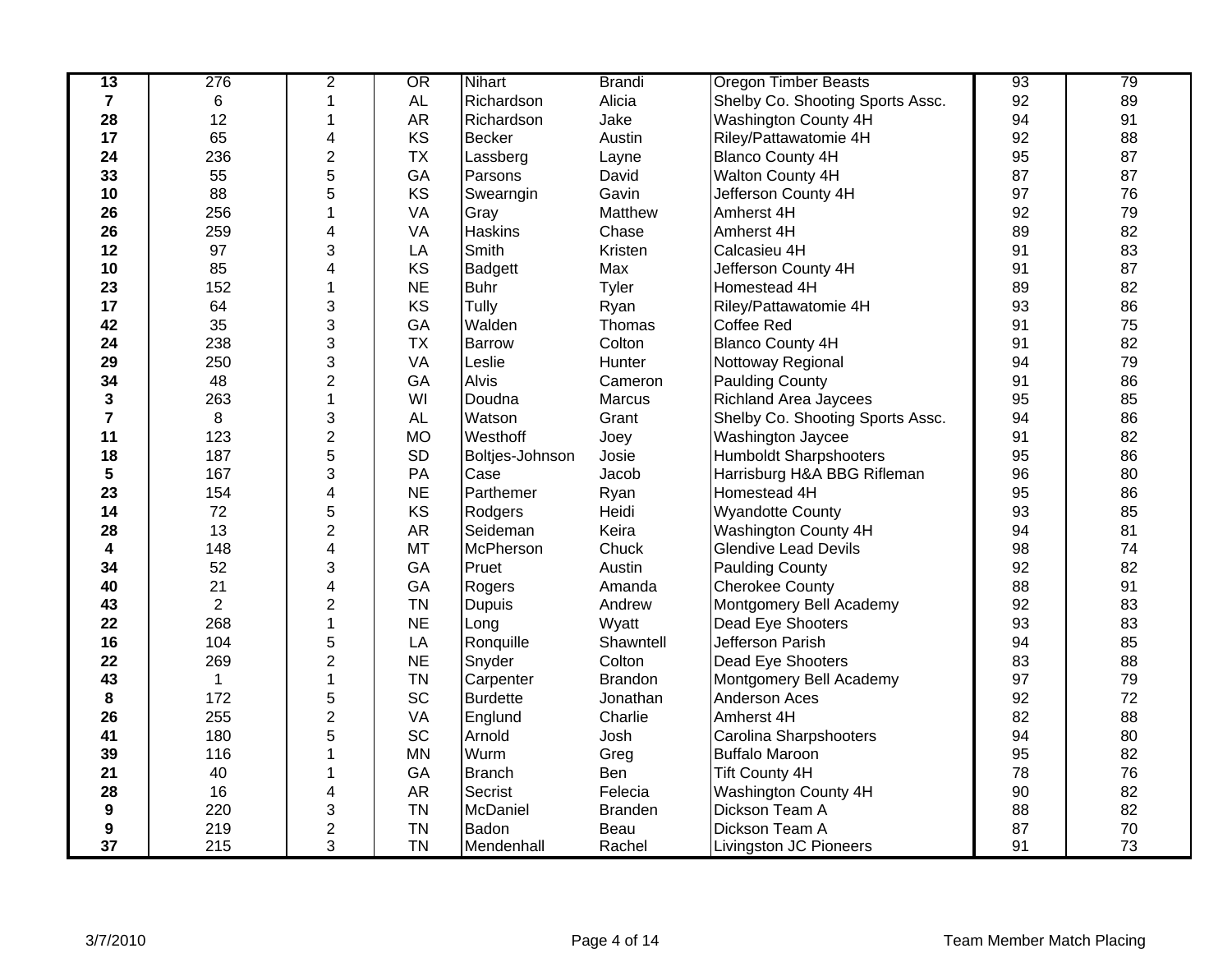| 7              | 10               | 5              | AL        | Shroyer        | Sam          | Shelby Co. Shooting Sports Assc. | 75 | 85 |
|----------------|------------------|----------------|-----------|----------------|--------------|----------------------------------|----|----|
| 8              | 171              | $\overline{2}$ | SC        | Cummings       | Ray          | Anderson Aces                    | 88 | 72 |
| 37             | 213              | 1              | <b>TN</b> | <b>Brown</b>   | Edward       | <b>Livingston JC Pioneers</b>    | 92 | 80 |
| 28             | 15               | 5              | <b>AR</b> | Haegele        | <b>Brock</b> | <b>Washington County 4H</b>      | 90 | 81 |
| 16             | 106              | $\overline{2}$ | LA        | Martin         | Alyssa       | Jefferson Parish                 | 89 | 84 |
| 10             | 83               | 1              | KS        | Gantz          | Ben          | Jefferson County 4H              | 83 | 90 |
| 27             | 90               | 2              | KS        | Coe            | Rachelle     | Jackson/Nemaha Bullmasters       | 80 | 78 |
| 15             | 76               | 1              | KS        | Christian      | Amber        | Flint Hills Jr. Shooters         | 89 | 79 |
| 3              | 265              | 4              | WI        | Gilbertson     | Alex         | <b>Richland Area Jaycees</b>     | 91 | 74 |
| 39             | 118              | 3              | <b>MN</b> | Hackworth      | Jazmine      | <b>Buffalo Maroon</b>            | 92 | 76 |
| 26             | 258              | 5              | VA        | Hudson         | Hunter       | Amherst 4H                       | 91 | 72 |
| 15             | 78               | 3              | KS        | McDaniel       | Abbie        | Flint Hills Jr. Shooters         | 90 | 78 |
| 37             | 212              | 5              | <b>TN</b> | Rogers         | Susannah     | <b>Livingston JC Pioneers</b>    | 88 | 80 |
| 32             | 246              | 3              | VA        | Tillotson      | Hannah       | Appoxmattox 4H                   | 81 | 81 |
| 27             | 95               | 4              | KS        | Beauchamp      | Samantha     | Jackson/Nemaha Bullmasters       | 80 | 81 |
| 39             | 117              | $\overline{2}$ | <b>MN</b> | Pappenfus      | Autumn       | <b>Buffalo Maroon</b>            | 90 | 76 |
| 9              | 218              | 1              | <b>TN</b> | Smith          | Samantha     | Dickson Team A                   | 83 | 74 |
| 8              | 174              | 3              | SC        | Cutlip         | Caleb        | Anderson Aces                    | 90 | 74 |
| 43             | 5                | 5              | <b>TN</b> | Pugh           | Jordan       | Montgomery Bell Academy          | 90 | 67 |
| 8              | 173              | 4              | SC        | Willey         | Jake         | Anderson Aces                    | 92 | 81 |
| 10             | 84               | 3              | KS        | Emery          | Jody         | Jefferson County 4H              | 89 | 66 |
| 41             | 178              | $\overline{2}$ | SC        | Leap           | Sam          | Carolina Sharpshooters           | 94 | 74 |
| 27             | 93               | 1              | KS        | Hermesch       | J.R.         | Jackson/Nemaha Bullmasters       | 83 | 77 |
| $\overline{7}$ | $\boldsymbol{9}$ | 4              | <b>AL</b> | Cain           | Gage         | Shelby Co. Shooting Sports Assc. | 91 | 84 |
| 41             | 181              | 1              | SC        | Arnold         | Isaac        | Carolina Sharpshooters           | 86 | 81 |
| 3              | 261              | 5              | WI        | Cooper         | Ryley        | <b>Richland Area Jaycees</b>     | 84 | 79 |
| 12             | 101              | 5              | LA        | <b>Hawkins</b> | Jared        | Calcasieu 4H                     | 56 | 90 |
| 29             | 251              | 4              | VA        | Leslie         | Russell      | Nottoway Regional                | 95 | 66 |
| 12             | 98               | 1              | LA        | Smith          | Zachary      | Calcasieu 4H                     | 81 | 85 |
| 12             | 99               | 4              | LA        | Smith          | Marley       | Calcasieu 4H                     | 87 | 75 |
| 43             | 3                | 3              | <b>TN</b> | Ingram         | Henry        | Montgomery Bell Academy          | 85 | 75 |
| 38             | 224              | $\overline{2}$ | <b>TN</b> | McDaniel       | Ryan         | Dickson Team B                   | 87 | 73 |
| 38             | 226              | 4              | <b>TN</b> | Pierce         | Trace        | Dickson Team B                   | 87 | 73 |
| 15             | 79               | 4              | KS        | Coon           | Nathan       | Flint Hills Jr. Shooters         | 88 | 68 |
| $\overline{7}$ | $\overline{7}$   | $\overline{2}$ | <b>AL</b> | Potts          | Alex         | Shelby Co. Shooting Sports Assc. | 95 | 69 |
| 3              | 262              | $\overline{2}$ | WI        | Doudna         | Bethany      | Richland Area Jaycees            | 80 | 77 |
| 15             | 80               | 5              | KS        | Maike          | Hunter       | Flint Hills Jr. Shooters         | 83 | 56 |
| 38             | 225              | 3              | <b>TN</b> | Smith          | Morgan       | Dickson Team B                   | 78 | 67 |
| 16             | 103              | 4              | LA        | Melancon       | Laura        | Jefferson Parish                 | 89 | 62 |
| 3              | 260              | 3              | WI        | Cooper         | Madison      | <b>Richland Area Jaycees</b>     | 84 | 76 |
| 39             | 120              | 5              | <b>MN</b> | Koppendrayer   | Jacob        | <b>Buffalo Maroon</b>            | 82 | 70 |
| 12             | 100              | $\overline{2}$ | LA        | Terrell        | Austin       | Calcasieu 4H                     | 71 | 72 |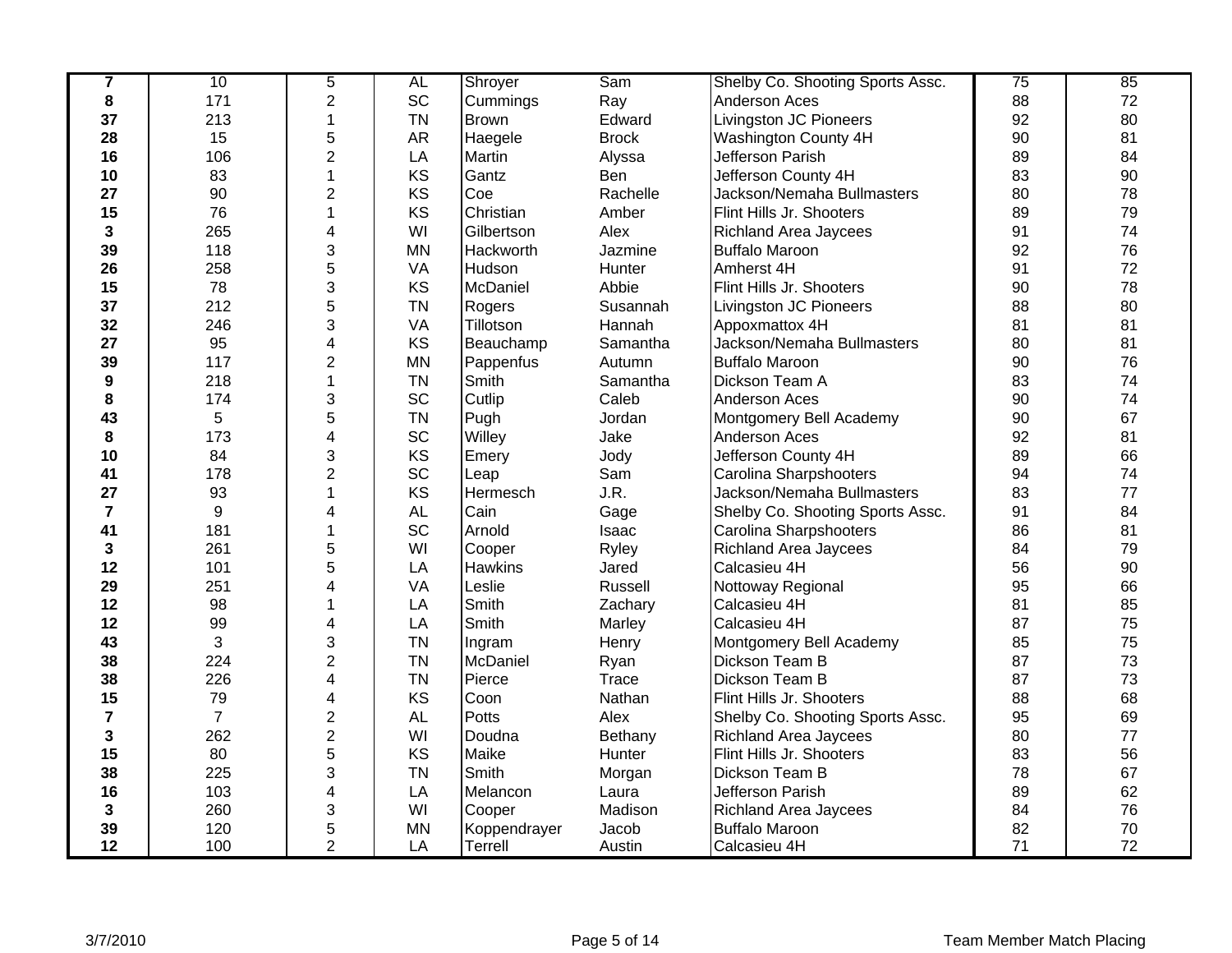| 15               | 77             | $\overline{2}$            | KS        | VanMeter       | Clayton  | Flint Hills Jr. Shooters | 85     | 74     |
|------------------|----------------|---------------------------|-----------|----------------|----------|--------------------------|--------|--------|
| 43               | $\overline{4}$ | $\overline{\mathbf{4}}$   | <b>TN</b> | McDowell       | Alec     | Montgomery Bell Academy  | 87     | 51     |
| 22               | 271            | $\ensuremath{\mathsf{3}}$ | <b>NE</b> | Winston        | Jaren    | Dead Eye Shooters        | 95     | 75     |
| 16               | 105            | $\ensuremath{\mathsf{3}}$ | LA        | Matherne       | Imaige   | Jefferson Parish         | 83     | 72     |
| 39               | 119            | $\overline{\mathbf{4}}$   | <b>MN</b> | Pappenfus      | lan      | <b>Buffalo Maroon</b>    | 84     | 73     |
| 37               | 216            | $\overline{c}$            | <b>TN</b> | Mendenhall     | Jeremiah | Livingston JC Pioneers   | 84     | 59     |
| $\boldsymbol{9}$ | 221            | 4                         | <b>TN</b> | Johnson        | David    | Dickson Team A           | 85     | $70\,$ |
| 16               | 107            | 1                         | LA        | LeBouef        | Cody     | Jefferson Parish         | 79     | 57     |
| 11               | 124            | $\mathbf 1$               | <b>MO</b> | Kampschroeder  | Dustin   | Washington Jaycee        | 81     | 73     |
| 29               | 252            | 5                         | VA        | Trammell       | Jonathan | Nottoway Regional        | 81     | 70     |
| 38               | 227            | 5                         | <b>TN</b> | Dunnagan       | Dylan    | Dickson Team B           | 71     | 59     |
| 41               | 182            | $\mathfrak{S}$            | SC        | Arnold         | Benjamin | Carolina Sharpshooters   | 89     | 61     |
| 9                | 222            | $\overline{5}$            | <b>TN</b> | <b>Tidwell</b> | Andrew   | Dickson Team A           | $72\,$ | $71$   |
| 38               | 223            | $\mathbf{1}$              | <b>TN</b> | Rinehart       | Luke     | Dickson Team B           | 69     | 59     |
|                  |                | $\mathbf 1$               |           |                |          |                          |        |        |
|                  |                |                           |           |                |          |                          |        |        |
|                  |                | $\frac{2}{3}$             |           |                |          |                          |        |        |
|                  |                | $\overline{\mathbf{4}}$   |           |                |          |                          |        |        |
|                  |                | 5                         |           |                |          |                          |        |        |
|                  |                | $\mathbf 1$               |           |                |          |                          |        |        |
|                  |                | $\overline{2}$            |           |                |          |                          |        |        |
|                  |                | 3                         |           |                |          |                          |        |        |
|                  |                | $\overline{\mathbf{4}}$   |           |                |          |                          |        |        |
|                  |                | 5                         |           |                |          |                          |        |        |
|                  |                | $\mathbf{1}$              |           |                |          |                          |        |        |
|                  |                | $\overline{c}$            |           |                |          |                          |        |        |
|                  |                | 3                         |           |                |          |                          |        |        |
|                  |                | $\overline{\mathbf{4}}$   |           |                |          |                          |        |        |
|                  |                | 5                         |           |                |          |                          |        |        |
|                  |                | $\mathbf{1}$              |           |                |          |                          |        |        |
|                  |                | $\overline{2}$            |           |                |          |                          |        |        |
|                  |                | 3                         |           |                |          |                          |        |        |
|                  |                | $\overline{\mathbf{4}}$   |           |                |          |                          |        |        |
|                  |                | $\overline{5}$            |           |                |          |                          |        |        |
|                  |                | $\mathbf{1}$              |           |                |          |                          |        |        |
|                  |                | $\overline{c}$            |           |                |          |                          |        |        |
|                  |                | $\mathbf{3}$              |           |                |          |                          |        |        |
|                  |                | 4                         |           |                |          |                          |        |        |
|                  |                | 5                         |           |                |          |                          |        |        |
|                  |                | $\mathbf{1}$              |           |                |          |                          |        |        |
|                  |                | $\frac{2}{3}$             |           |                |          |                          |        |        |
|                  |                |                           |           |                |          |                          |        |        |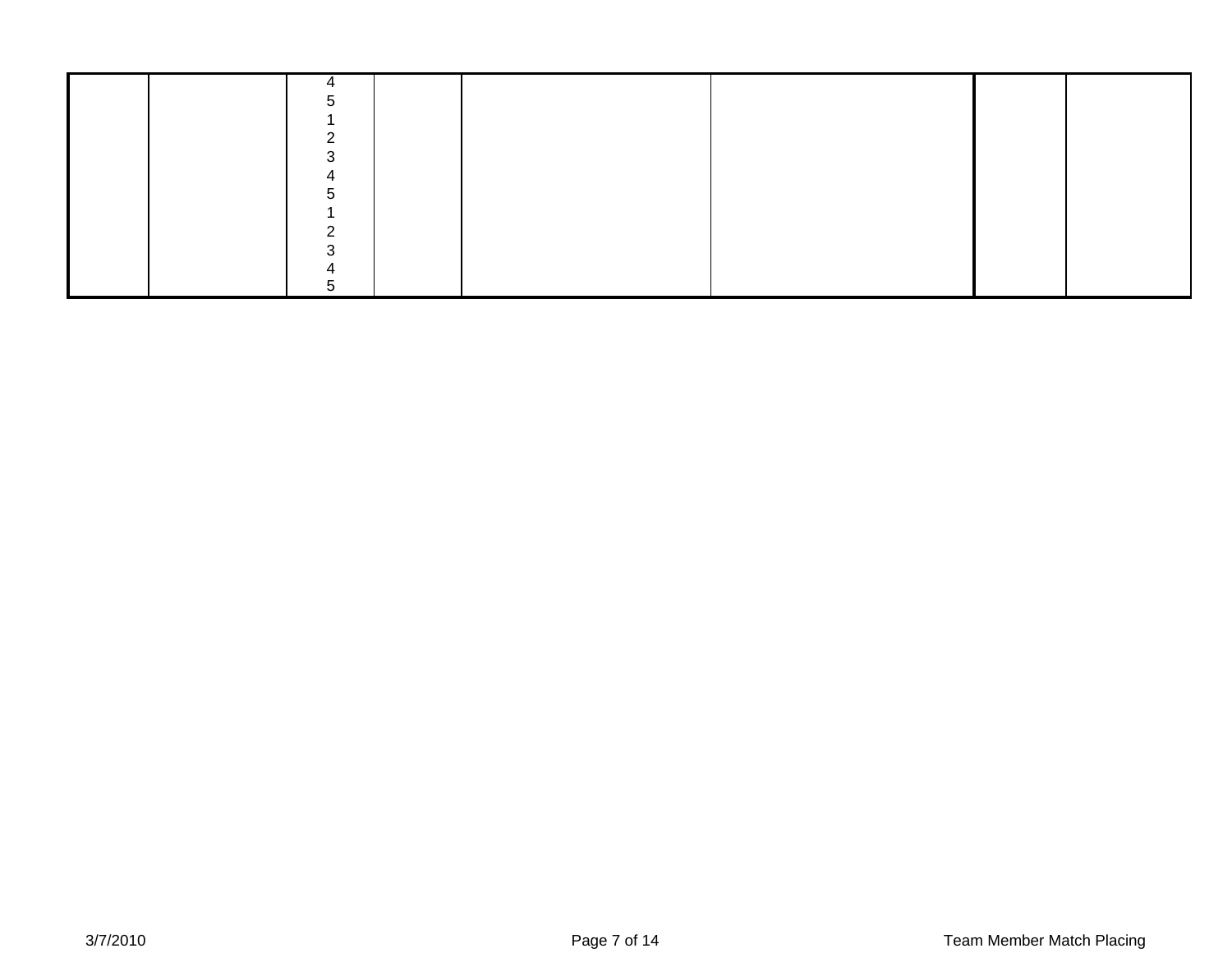|                |                 |                   | <b>INDIVIDUAL</b> |                |
|----------------|-----------------|-------------------|-------------------|----------------|
| <b>SITTING</b> | <b>KNEELING</b> | <b>TEST SCORE</b> | <b>AGGRAGATE</b>  | <b>PLACING</b> |
| 96.06          | 93.03           | 100               | 484.18            | 1              |
| 96.03          | 96.04           | 100               | 484.17            | $\mathbf 2$    |
| 99.04          | 94              | 98                | 484.08            | 3              |
| 96             | 98.04           | 100               | 482               | 4              |
| 97             | 94              | 100               | 480               | 5              |
| 96             | 94              | 96                | 479               | 6              |
| 97             | 93              | 98                | 479               | 6              |
| 97             | 96.03           | 98                | 479               | 6              |
| 98             | 94              | 98                | 479               | 6              |
| 96             | 94              | 100               | 479               | 6              |
| 97             | 98.06           | 98                | 478               | 11             |
| 93             | 98.05           | 100               | 478               | 11             |
| 93.01          | 96.04           | 98                | 478               | 11             |
| 97             | 96.01           | 94                | 477               | 14             |
| 93             | 96.06           | 94                | 476               | 15             |
| 98             | 93              | 96                | 476               | 15             |
| 98             | 94              | 96                | 475               | 17             |
| 94             | 94              | 96                | 475               | 17             |
| 94             | 92              | 98                | 475               | 17             |
| 95             | 93              | 100               | 475               | 17             |
| 95             | 93              | 100               | 474               | 21             |
| 95             | 91              | 96                | 473               | 22             |
| 92             | 93              | 96                | 473               | 22             |
| 98             | 95              | 96                | 473               | 22             |
| 97             | 93              | 96                | 473               | 22             |
| 98             | 92              | 94                | 473               | 22             |
| 97             | 95              | 98                | 473               | 22             |
| 93             | 95              | 94                | 472               | 28             |

**H**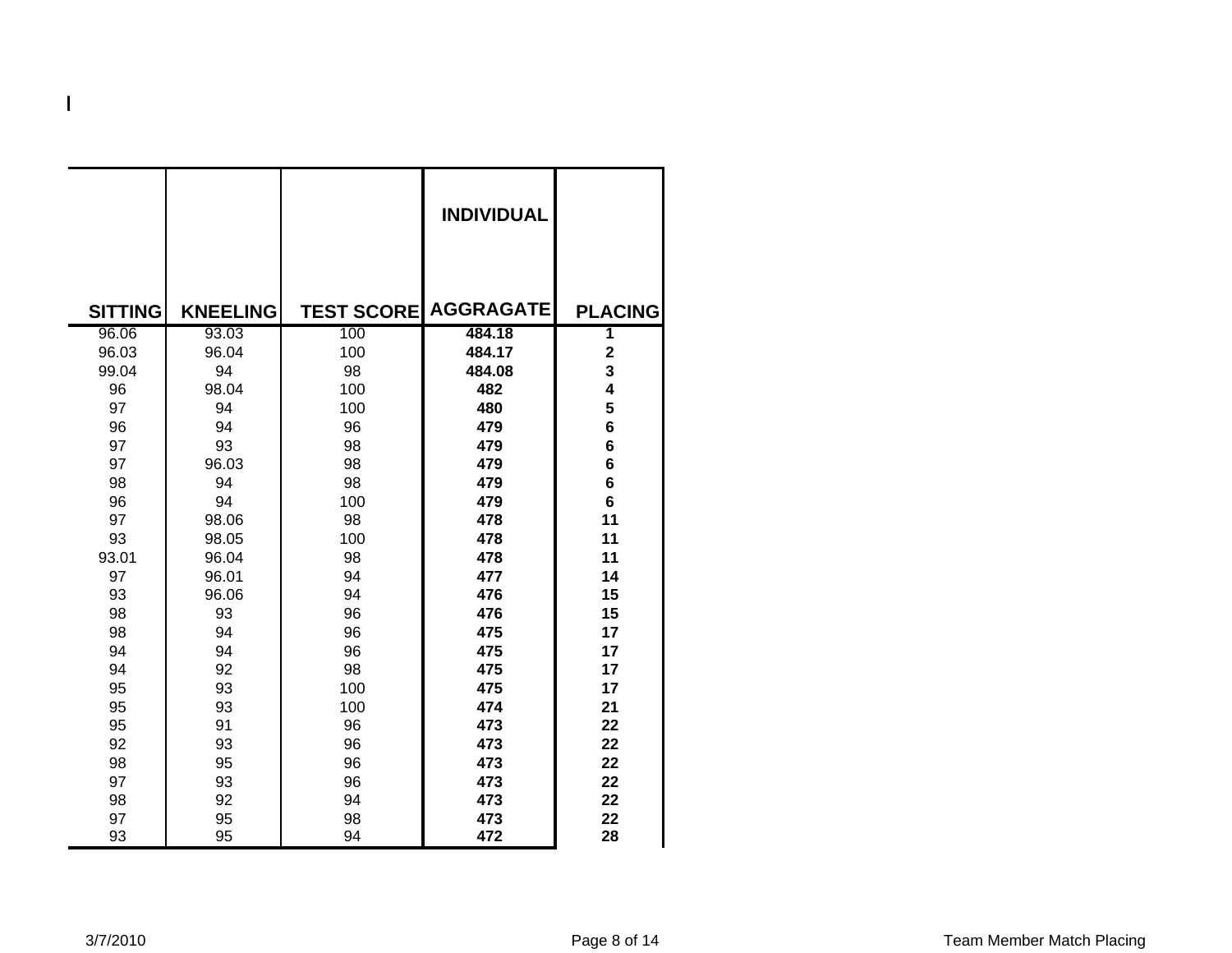| 97     | 92    | 98  | 472 | 28 |
|--------|-------|-----|-----|----|
| 100.08 | 90    | 96  | 471 | 30 |
| 96     | 94    | 98  | 471 | 30 |
| 95     | 94    | 94  | 471 | 30 |
| 91     | 93    | 94  | 470 | 33 |
| 94     | 94    | 100 | 470 | 33 |
| 94     | 90    | 100 | 470 | 33 |
| 92     | 96.05 | 100 | 469 | 36 |
| 94     | 93    | 94  | 469 | 36 |
| 97     | 95    | 94  | 469 | 36 |
| 91     | 94    | 96  | 469 | 36 |
| 93     | 94    | 94  | 468 | 40 |
| 97     | 90    | 100 | 468 | 40 |
| 100.05 | 88    | 92  | 467 | 42 |
| 95     | 92    | 100 | 467 | 42 |
| 93     | 92    | 92  | 466 | 44 |
| 93     | 92    | 100 | 466 | 44 |
| 94     | 92    | 98  | 466 | 44 |
| 98     | 92    | 94  | 466 | 44 |
| 96     | 94    | 94  | 466 | 44 |
| 93     | 88    | 100 | 465 | 49 |
| 96     | 92    | 96  | 465 | 49 |
| 93     | 93    | 98  | 465 | 49 |
| 96     | 89    | 98  | 465 | 49 |
| 95     | 87    | 94  | 464 | 53 |
| 94     | 94    | 90  | 464 | 53 |
| 95     | 95    | 88  | 464 | 53 |
| 90     | 93    | 96  | 463 | 56 |
| 95     | 90    | 96  | 463 | 56 |
| 95     | 92    | 96  | 463 | 56 |
| 89     | 89    | 96  | 463 | 56 |
| 97     | 93    | 92  | 463 | 56 |
| 95     | 88    | 94  | 462 | 61 |
| 96     | 92    | 96  | 462 | 61 |
| 97     | 91    | 90  | 462 | 61 |
| 92     | 92    | 98  | 462 | 61 |
| 95     | 95    | 94  | 462 | 61 |
| 93     | 86    | 96  | 461 | 66 |
| 95     | 94    | 96  | 461 | 66 |
| 94     | 90    | 96  | 461 | 66 |
| 91     | 94    | 96  | 460 | 69 |
| 96     | 87    | 90  | 460 | 69 |
|        |       |     |     |    |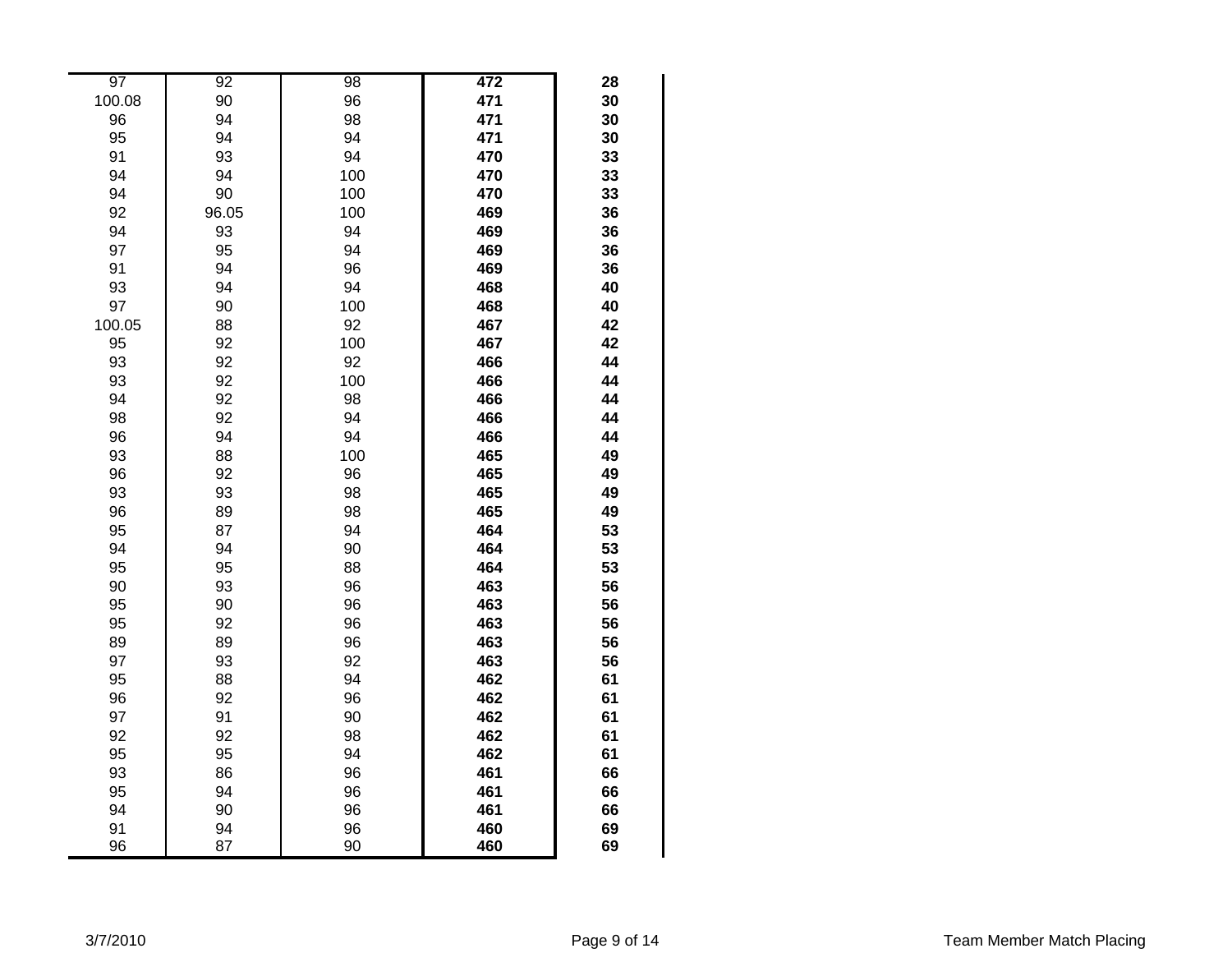| 92 | 92 | 98  | 460 | 69  |
|----|----|-----|-----|-----|
| 94 | 93 | 92  | 460 | 69  |
| 96 | 84 | 90  | 459 | 73  |
| 94 | 92 | 98  | 459 | 73  |
| 93 | 95 | 92  | 459 | 73  |
| 94 | 85 | 96  | 459 | 73  |
| 91 | 91 | 100 | 458 | 77  |
| 90 | 94 | 98  | 458 | 77  |
| 96 | 93 | 96  | 458 | 79  |
| 93 | 91 | 90  | 457 | 80  |
| 93 | 91 | 94  | 457 | 80  |
| 98 | 82 | 92  | 457 | 80  |
| 93 | 89 | 96  | 457 | 80  |
| 94 | 90 | 96  | 457 | 80  |
| 94 | 87 | 92  | 456 | 85  |
| 98 | 87 | 94  | 456 | 85  |
| 94 | 88 | 98  | 456 | 85  |
| 93 | 95 | 90  | 455 | 85  |
| 88 | 93 | 96  | 455 | 85  |
| 90 | 94 | 88  | 455 | 85  |
| 90 | 86 | 90  | 454 | 91  |
| 92 | 95 | 84  | 454 | 91  |
| 96 | 86 | 88  | 454 | 91  |
| 95 | 91 | 86  | 454 | 91  |
| 98 | 90 | 86  | 454 | 91  |
| 95 | 85 | 96  | 454 | 91  |
| 95 | 90 | 98  | 453 | 97  |
| 94 | 84 | 98  | 453 | 97  |
| 91 | 89 | 86  | 452 | 99  |
| 97 | 87 | 94  | 452 | 99  |
| 93 | 94 | 88  | 452 | 99  |
| 92 | 92 | 86  | 452 | 99  |
| 98 | 95 | 92  | 452 | 99  |
| 92 | 81 | 98  | 451 | 104 |
| 89 | 90 | 96  | 451 | 104 |
| 93 | 87 | 84  | 450 | 106 |
| 90 | 94 | 88  | 450 | 105 |
| 88 | 85 | 98  | 449 | 108 |
| 93 | 86 | 88  | 449 | 108 |
| 90 | 85 | 96  | 449 | 108 |
| 94 | 94 | 86  | 448 | 111 |
| 89 | 87 | 90  | 448 | 111 |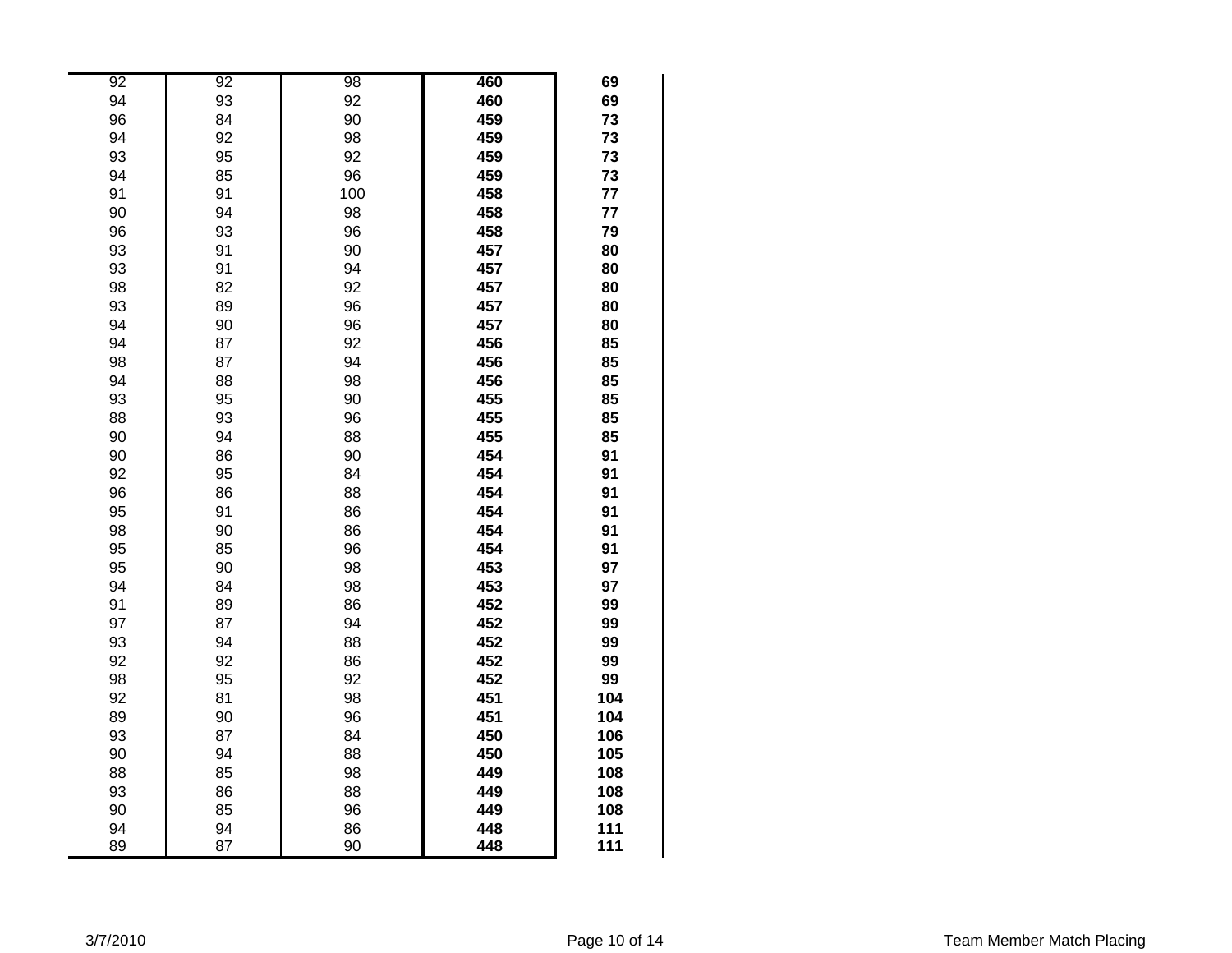| 96 | 86 | 94  | 448 | 111 |
|----|----|-----|-----|-----|
| 92 | 87 | 88  | 448 | 111 |
| 87 | 86 | 90  | 448 | 111 |
| 88 | 85 | 94  | 447 | 116 |
| 92 | 91 | 82  | 447 | 116 |
| 91 | 90 | 92  | 447 | 116 |
| 93 | 87 | 94  | 447 | 116 |
| 89 | 88 | 98  | 446 | 120 |
| 94 | 89 | 92  | 446 | 120 |
| 91 | 91 | 90  | 446 | 120 |
| 94 | 83 | 90  | 445 | 123 |
| 94 | 82 | 98  | 445 | 123 |
| 89 | 88 | 88  | 444 | 125 |
| 91 | 93 | 94  | 444 | 125 |
| 90 | 86 | 94  | 443 | 127 |
| 89 | 91 | 90  | 443 | 127 |
| 90 | 85 | 90  | 442 | 129 |
| 83 | 81 | 98  | 442 | 129 |
| 92 | 88 | 82  | 442 | 129 |
| 92 | 91 | 86  | 442 | 129 |
| 86 | 92 | 82  | 441 | 133 |
| 90 | 75 | 100 | 441 | 133 |
| 90 | 84 | 86  | 441 | 133 |
| 96 | 89 | 78  | 441 | 133 |
| 91 | 87 | 88  | 441 | 133 |
| 90 | 81 | 96  | 439 | 138 |
| 88 | 81 | 96  | 439 | 138 |
| 86 | 92 | 82  | 439 | 138 |
| 85 | 82 | 96  | 438 | 141 |
| 90 | 82 | 90  | 438 | 141 |
| 83 | 92 | 84  | 438 | 141 |
| 86 | 91 | 90  | 438 | 141 |
| 90 | 79 | 92  | 437 | 145 |
| 91 | 91 | 90  | 436 | 146 |
| 92 | 91 | 82  | 435 | 147 |
| 86 | 86 | 88  | 434 | 148 |
| 83 | 87 | 86  | 433 | 149 |
| 94 | 89 | 94  | 431 | 150 |
| 95 | 86 | 78  | 431 | 150 |
| 92 | 85 | 82  | 429 | 152 |
| 93 | 88 | 90  | 428 | 153 |
| 87 | 88 | 88  | 427 | 154 |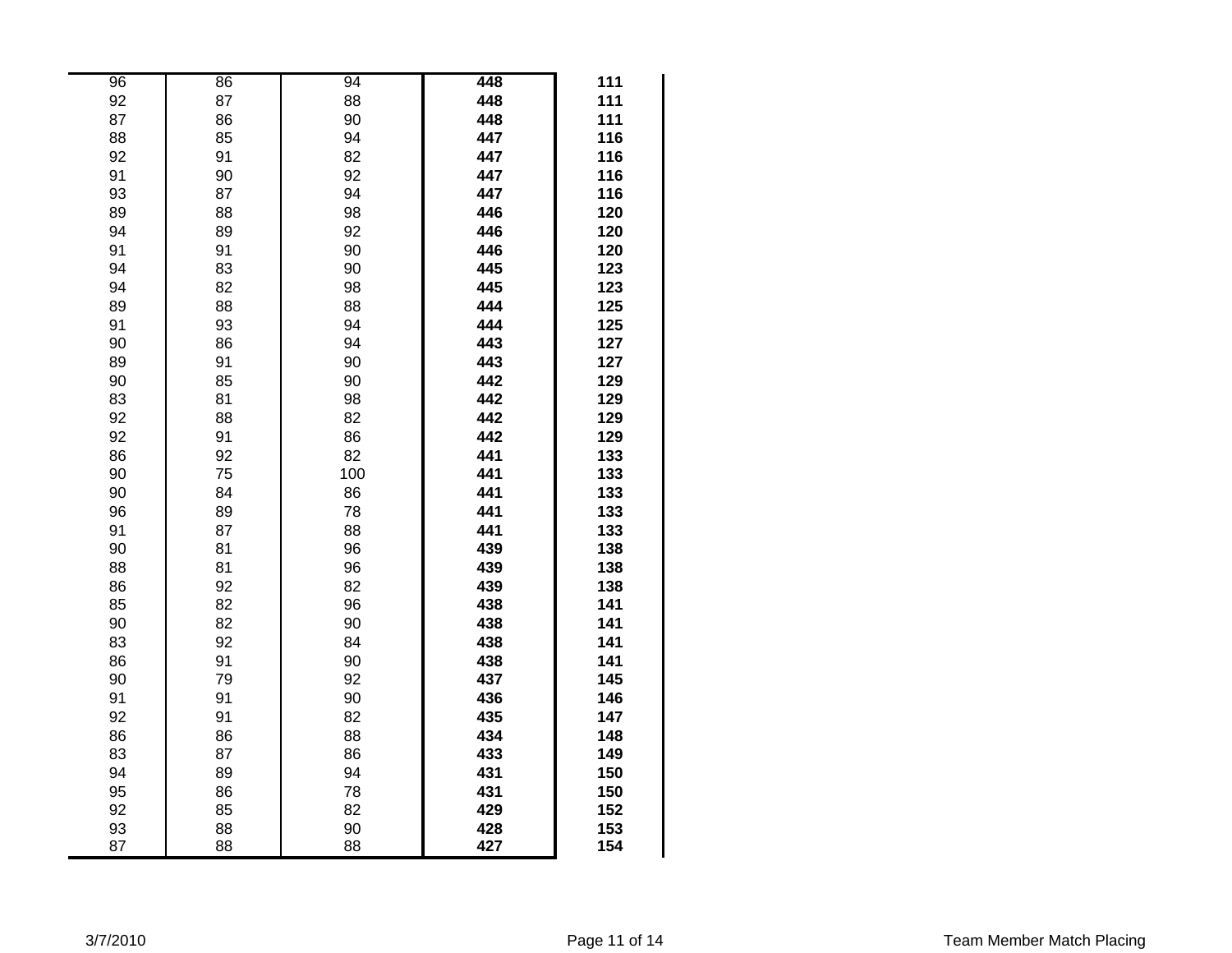| 91 | 85 | 90 | 426 | 155 |
|----|----|----|-----|-----|
| 90 | 87 | 88 | 425 | 156 |
| 86 | 78 | 88 | 424 | 157 |
| 88 | 79 | 86 | 424 | 157 |
| 78 | 83 | 90 | 424 | 157 |
| 89 | 85 | 76 | 423 | 160 |
| 85 | 84 | 94 | 421 | 161 |
| 87 | 83 | 82 | 420 | 162 |
| 89 | 80 | 86 | 420 | 162 |
| 89 | 81 | 82 | 420 | 162 |
| 89 | 80 | 88 | 420 | 162 |
| 86 | 86 | 80 | 420 | 162 |
| 87 | 84 | 80 | 419 | 167 |
| 85 | 82 | 90 | 419 | 167 |
| 90 | 83 | 84 | 418 | 169 |
| 90 | 75 | 86 | 417 | 170 |
| 81 | 87 | 92 | 417 | 170 |
| 89 | 75 | 88 | 416 | 172 |
| 89 | 80 | 90 | 416 | 172 |
| 89 | 82 | 72 | 416 | 172 |
| 88 | 86 | 86 | 415 | 175 |
| 90 | 77 | 80 | 415 | 175 |
| 83 | 83 | 88 | 414 | 177 |
| 85 | 83 | 70 | 413 | 178 |
| 71 | 82 | 92 | 412 | 179 |
| 87 | 70 | 92 | 412 | 179 |
| 89 | 84 | 92 | 411 | 181 |
| 90 | 79 | 80 | 410 | 182 |
| 82 | 78 | 84 | 410 | 182 |
| 87 | 77 | 84 | 410 | 182 |
| 87 | 75 | 86 | 408 | 185 |
| 81 | 78 | 86 | 405 | 186 |
| 86 | 75 | 84 | 405 | 186 |
| 86 | 80 | 82 | 404 | 188 |
| 93 | 75 | 72 | 404 | 188 |
| 84 | 82 | 80 | 403 | 190 |
| 88 | 84 | 92 | 403 | 190 |
| 87 | 82 | 86 | 400 | 192 |
| 88 | 78 | 82 | 399 | 193 |
| 86 | 67 | 84 | 397 | 194 |
| 78 | 85 | 82 | 397 | 194 |
| 85 | 87 | 82 | 397 | 194 |